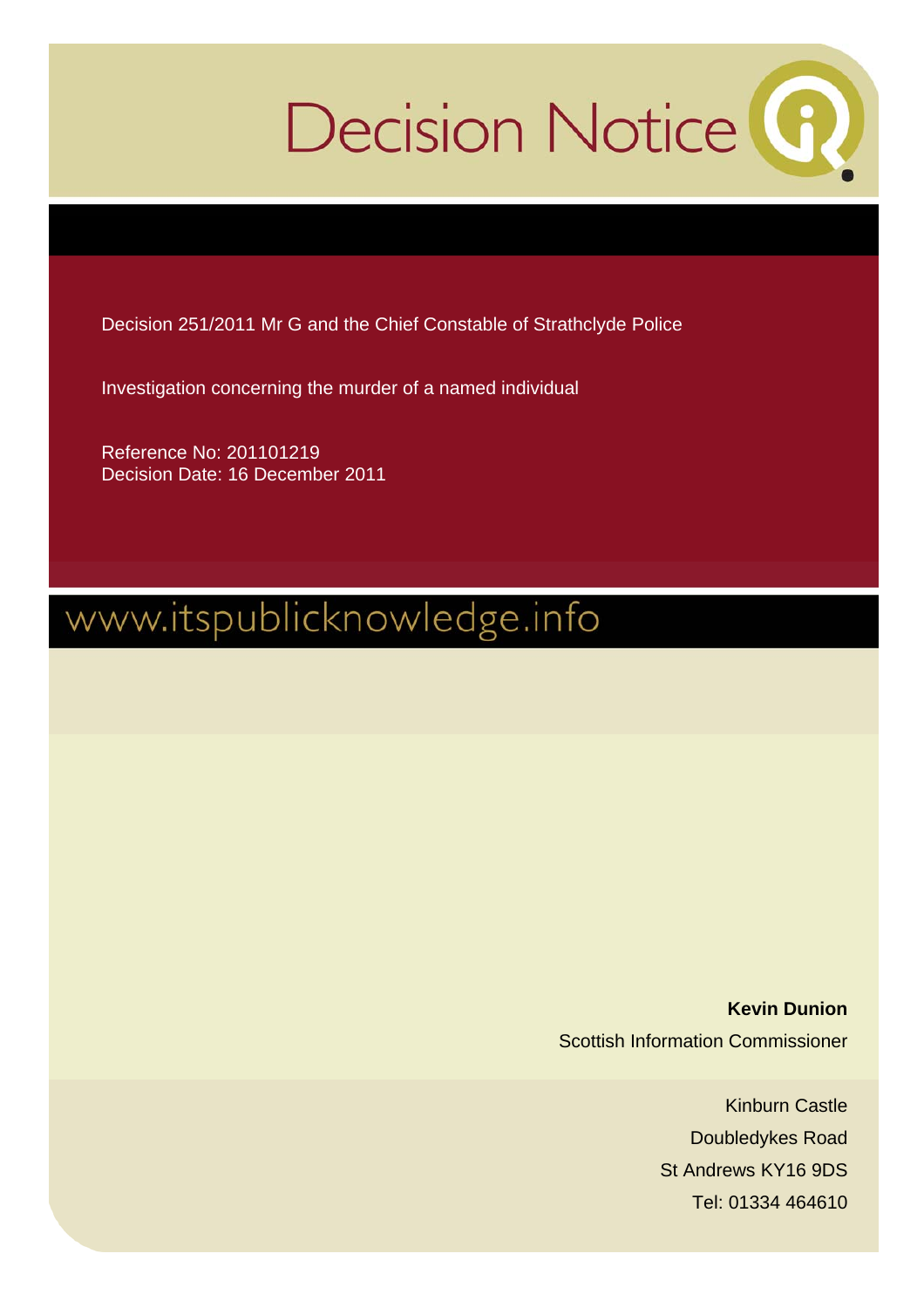

# **Summary**

Mr G requested from the Chief Constable of Strathclyde Police (Strathclyde Police) information pertaining to the investigation into the murder of named individual. Strathclyde Police advised that the requested information was being withheld under a number of exemptions of the Freedom of Information (Scotland) Act 2002 (FOISA). Strathclyde Police's response in relation to the requests under consideration in this decision advised Mr G that they did not understand what information was being sought.

Mr G then applied to the Commissioner and, following an investigation, the Commissioner issued *Decision 088/2011 Mr G and the Chief Constable of Strathclyde Police*, in which he ordered Strathclyde Police to conduct a review of the requests under consideration in this decision in line with the requirements of FOISA. Following this, Strathclyde Police issued a review response to Mr G advising that they did not hold any information in relation to parts of his request and that some information was exempt from disclosure under sections 34 and 35 of FOISA.

Following an investigation, in which it was established that Strathclyde Police did hold further information falling within the parts of Mr G's request under consideration, the Commissioner concluded that the information that was held was exempt from disclosure under sections 34(1)(a)(i) and (b) of FOISA. The Commissioner does not require Strathclyde Police to take any action.

# **Relevant statutory provisions and other sources**

Freedom of Information (Scotland) Act 2002 (FOISA) sections 1(1) and (6) (General entitlement); 2(1) (Effect of exemptions) and 34(1)(a)(i) and (b) (Investigations by Scottish Public Authorities and proceedings arising out of such investigations)

The full text of each of the statutory provisions cited above is reproduced in the Appendix to this decision. The Appendix forms part of this decision.

# **Background**

1. On 7 July 2010, Mr G wrote to Strathclyde Police requesting a range of information pertaining to their investigation into the murder of a named individual. Strathclyde Police's handling of this request was considered in the Commissioner's *Decision 088/2011 Mr G and the Chief Constable of Strathclyde Police*.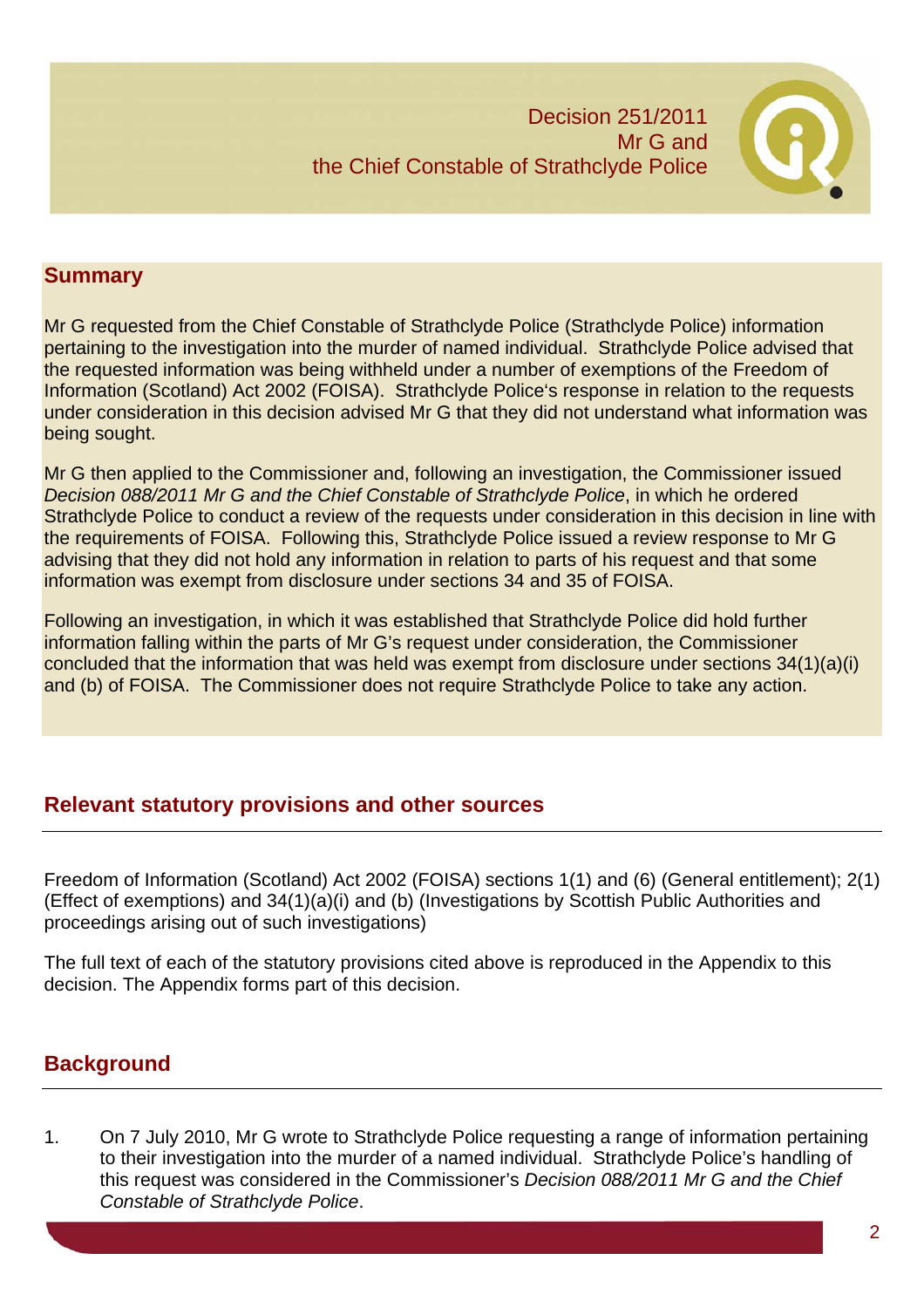

- 2. This decision is concerned with the handling of three parts of Mr G's request of 7 July 2010, in relation to which Strathclyde Police had failed to conduct a review. The remaining parts will not be considered further in the present decision, though some parts are included below in order to show the wider context of the requests under consideration.
- 3. The requests under consideration in this decision are parts i.a, ii.c and vii (marked bold below), which sought:

#### **i. The following information relative to each of four sightings of the deceased on CCTV camera footage**

- a. the identity or reference numbers of the CCTV camera
- b. the precise location of the CCTV camera,
- c. the timings recorded relative to the sightings,
- d. the direction of travel of the deceased, as derived from the sightings
- **e. such additional information as has been derived from the sightings,**
- f. the video tape format (e.g. 'real time'/'time lapse' etc) relative to the sightings,
- g. the cataloguing references relative to any sequences or stills produced.

#### **ii. The following Information relative to a particular CCTV tape**

- a. the location of the camera(s),
- b. dates and times of footage recovered relative to a particular location, and
- **c. any information relative to sightings of the deceased or a named witness at this locus.**

#### **vii. All information as to steps taken to investigate the veracity of certain claims or as to any steps taken to eliminate a named person from the inquiry.**

- 4. Strathclyde Police responded to Mr G's request in a letter dated 6 August 2010. They withheld the requested information in its entirety, stating that it was exempt from disclosure under sections 38(1)(b), 34(1)(a) and (b) and 35(1)(a) and (b) of FOISA.
- 5. On 17 August 2010, Mr G's wrote to Strathclyde Police requesting that they review their response to his request. He commented that Strathclyde Police appeared not to have had regard to each element of his request when considering the application of exemptions, and that it had not given proper consideration to the public interest test in relation to the exemptions in section 34 and 35. He commented on each part of his request in turn, arguing in each case that the information requested should be disclosed.
- 6. On 29 September 2010, Strathclyde Police wrote to Mr G advising him that having reconsidered the requests i.e, ii.c and vii, they did not understand what information was being requested.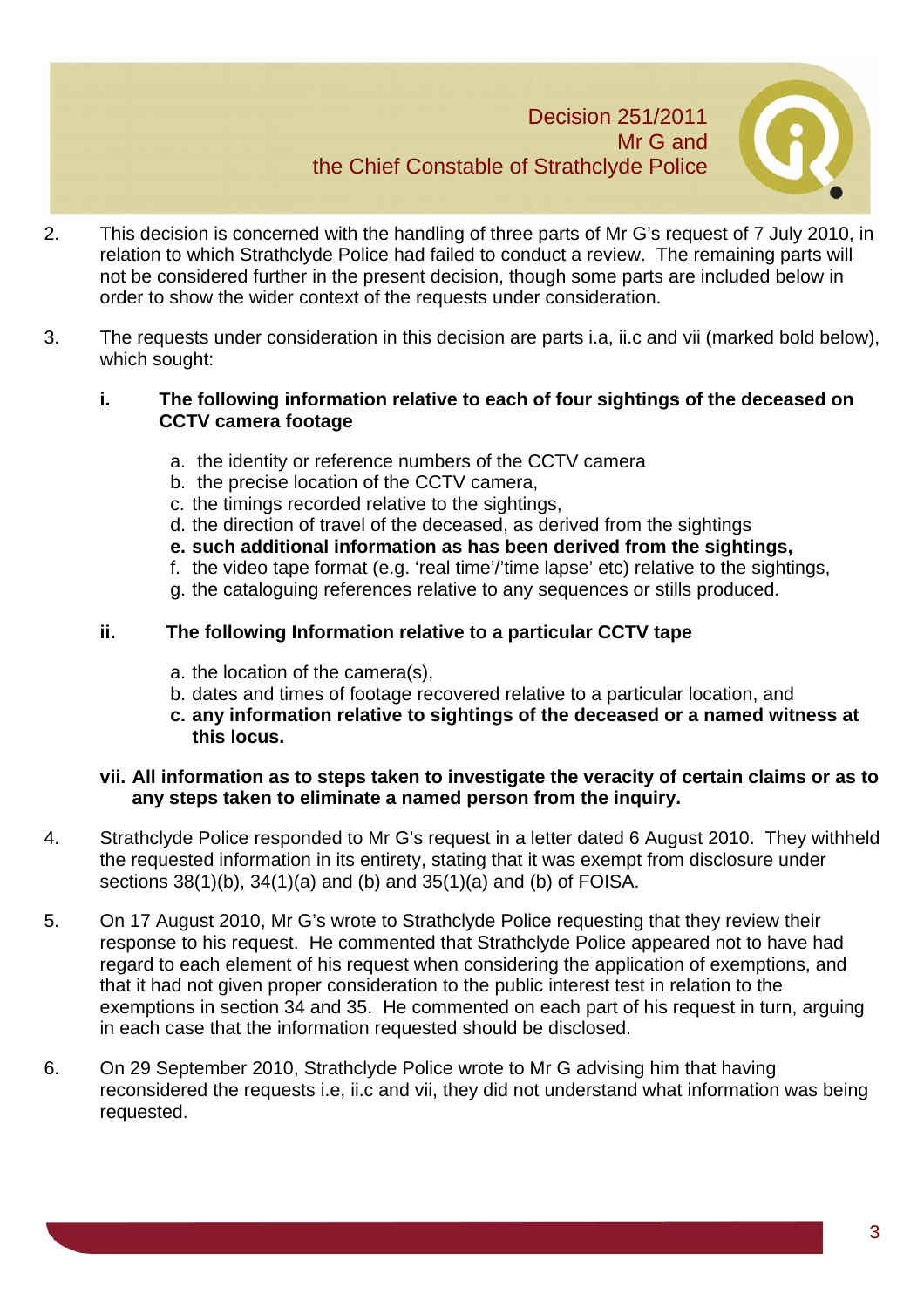

- 7. Mr G submitted an application to the Commissioner which resulted in *Decision 088/2011* being issued on 12 May 2011. The Commissioner's consideration of Strathclyde Police's handling of the requests i.e, ii.c and vii was set out in paragraphs 25 to 46 of that decision. That discussion is not repeated in full here, but it is relevant to note that the Commissioner found that each constituted a valid information request for the purposes of FOISA and that Strathclyde Police had failed to conduct a review of its initial response in relation to these requests in line with the requirements of sections 21(1), (4) and (5) of FOISA.
- 8. The Commissioner consequently required Strathclyde Police to conduct a review of parts i.e, ii.c and vii of Mr G's request dated 7 July 2010 in line with the requirements of sections 21(4) and (5) of FOISA. He noted that if they considered it beneficial to contact Mr G to better understand the intended scope or focus of these parts of his request, Strathclyde Police may choose to do so prior to issuing their response.
- 9. On 7 June 2011, Strathclyde Police wrote to Mr G inviting him to provide clarification of parts i.e, ii.c and vii of his request.
- 10. On 16 June 2011, Mr G responded to Strathclyde Police's request for clarification by providing additional commentary and explanation of his requests. Mr G indicated that he would adopt the interpretation of his request set out in paragraph 38 of *Decision 088/2011*. This stated:

With respect to parts i.e and ii.c, the Commissioner considers (in the absence of further clarification or evidence to the contrary) it is clear that the requests are seeking any recorded information that would indicate what findings or evidence had been drawn from consideration of the specified CCTV recording. With respect to part vii, the Commissioner considers it to be clear that the request is seeking recorded information that would evidence the steps taken by Strathclyde Police in relation to the matters specified. The information falling within this request would be that which would confirm which steps were taken, when and by whom.

- 11. With respect to the CCTV footage (relevant to parts i.e and ii.c of his request), Mr G commented further that it was unclear whether information relating to individual sightings would be indicative of movement or direction of movement. He indicated that this was the kind of information being requested, contingent on what had been recorded. He also commented that it might be that sightings have been recorded as taking place in the vicinity of named shops or premises. Mr G noted also that a witness statement had made reference to the production of a schedule of events shown on tapes that had been reviewed. He indicated that information derived from relevant tapes and recorded within such a schedule to fall within the scope of his request.
- 12. Mr G commented that it would not be for him to speculate about the type of steps taken to investigate the claims relevant to part vii of his request.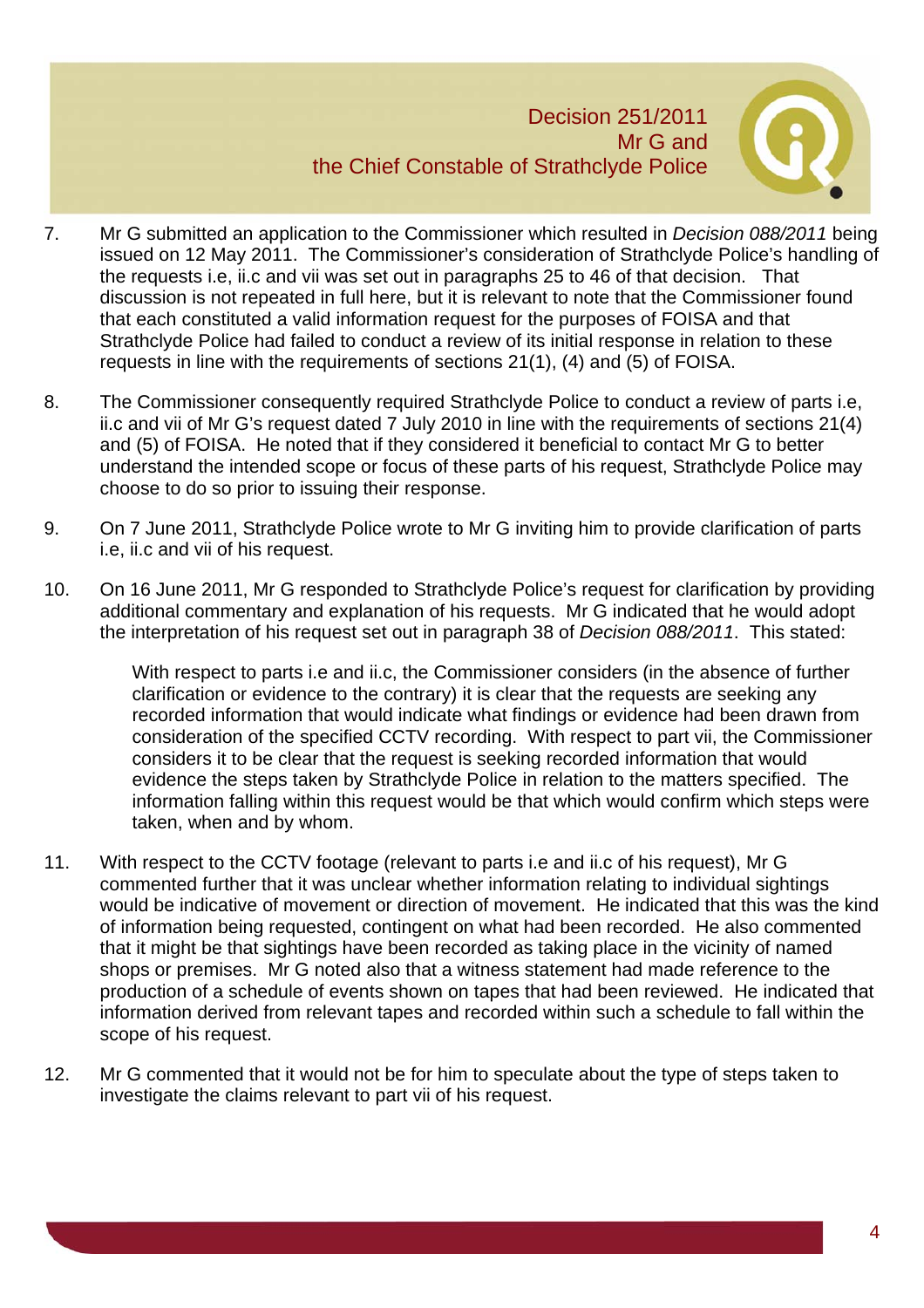

- 13. On 27 June 2011, Strathclyde Police provided Mr G with a response to his request for review. In relation to parts i.e. and ii.c. Strathclyde Police indicated that a further enquiry had been made with operational staff, but no further information had been provided to the review panel. It indicated in relation to part i.e that there was no further information (which the Commissioner understands to mean beyond that provided in response to parts i.a  $-$  d) that has been derived in the terms asked. In response to part ii.c, the review panel indicated that it had no information in the terms asked.
- 14. In relation to part vii, Strathclyde Police advised that any information falling within scope of this part of his request would be exempt under sections 34(1)(a) and (b) and 35(1)(a) and (b) of FOISA.
- 15. On 5 July 2011, Mr G wrote to the Commissioner, stating that he was dissatisfied with the outcome of Strathclyde Police's review and applying to the Commissioner for a decision in terms of section 47(1) of FOISA.
- 16. The application was validated by establishing that Mr G had made a request for information to a Scottish public authority and had applied to the Commissioner for a decision only after asking the authority to review its response to that request.

## **Investigation**

- 17. On 11 July 2011, Strathclyde Police were notified in writing that an application had been received from Mr G and were asked to provide the Commissioner with any information withheld from him. Strathclyde Police responded with the information requested and the case was then allocated to an investigating officer.
- 18. The investigating officer subsequently contacted Strathclyde Police, giving them an opportunity to provide comments on the application (as required by section 49(3)(a) of FOISA) and asking them to respond to specific questions. In particular, Strathclyde Police were asked to justify their reliance on any provisions of FOISA they considered applicable to the information requested.
- 19. Strathclyde Police responded, providing their comments on the case and answering the questions raised by the investigating officer. Strathclyde Police were subsequently asked further questions, prompted by the comments made by Mr G (summarised in paragraph 11 above) regarding the types of information he expected to be held concerning CCTV footage. The investigating officer asked in particular whether the schedule of events mentioned in a witness statement was held by Strathclyde Police, and whether there was any other recorded information indicating what information had been recorded about the content of the relevant CCTV footage.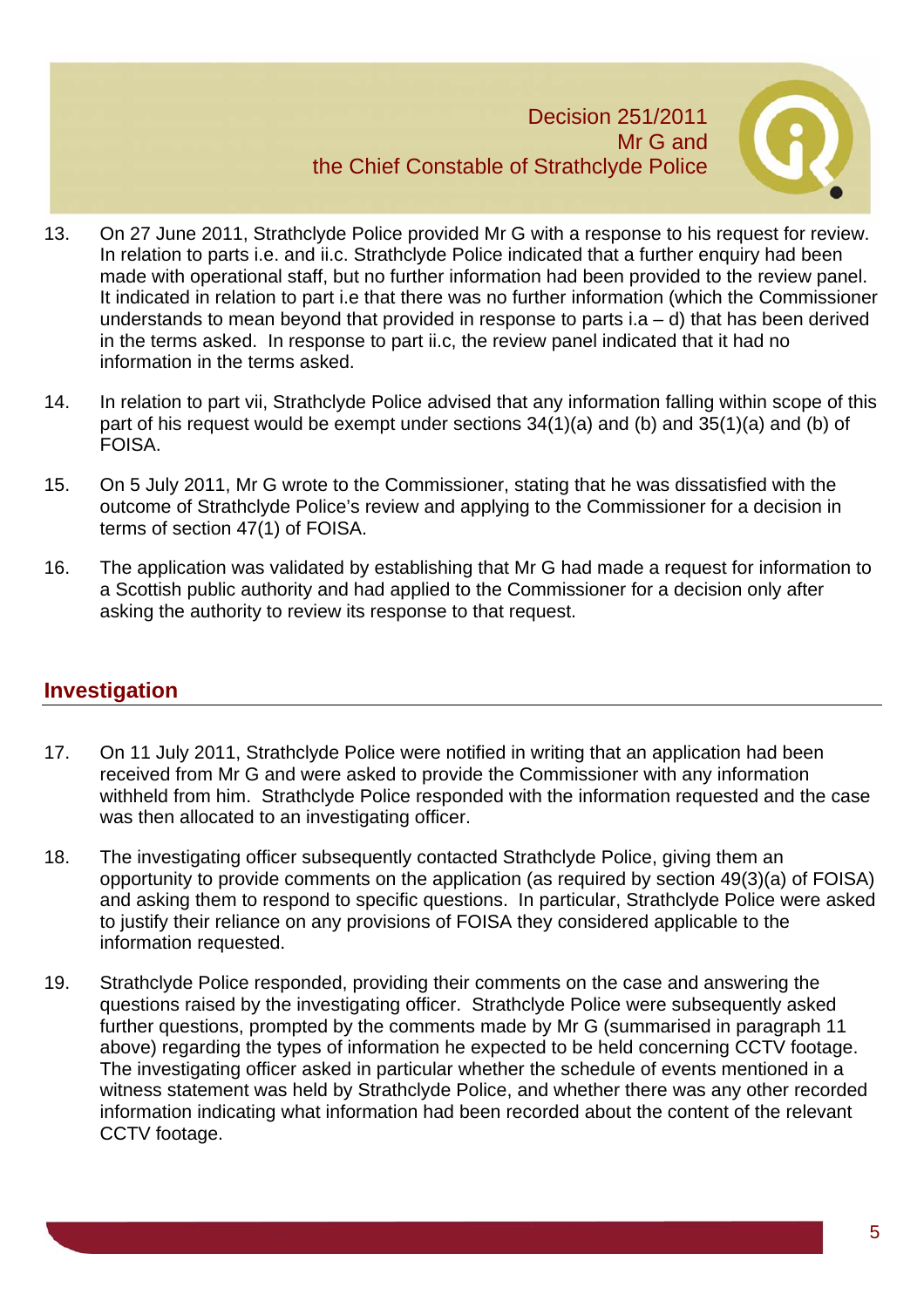

- 20. Strathclyde Police subsequently identified the schedule of events mentioned by Mr G, and provided a copy of this information to the Commissioner. They indicated that they considered this information to be exempt from disclosure under sections  $34(1)(a)(i)$  and  $(b)$  and  $35(1)(a)$ and (b) of FOISA. They indicated that no further information relevant to Mr G's information request was held.
- 21. Mr G was also invited on the matters raised by this case, and in particular the public interest test. The arguments presented by both parties will be considered, where relevant, in the Commissioner's analysis and findings below.

# **Commissioner's analysis and findings**

22. In coming to a decision on this matter, the Commissioner has considered all of the withheld information and the submissions made to him by both Mr G and Strathclyde Police and is satisfied that no matter of relevance has been overlooked.

#### **Information under consideration**

- 23. As noted above, Strathclyde Police responded to Mr G's request for review by withholding the information sought by part vii, and indicating in response to parts i.e and ii.c of his request that no additional information, as described, was held. The Commissioner understands that in making this statement, Strathclyde Police was maintaining that all relevant information relating to the evidence contained in the relevant CCTV footage had been provided to Mr G already.
- 24. However, it became clear during the investigation that Strathclyde Police had not conducted appropriately focused searches to establish whether the particular information that Mr G had indicated was of interest to him was actually held, and it appeared still to be having some difficulties understanding what information might be relevant to the request.
- 25. When prompted to do so by the investigating officer, Strathclyde Police undertook further focussed searches, and identified the schedule of events described by Mr G when asked to clarify his request. The Commissioner considers that this document contains information falling within the scope of Mr G's requests i.e and ii.c, and so he will consider below whether Strathclyde Police were entitled to withhold this information under the exemptions they cited during the investigation.
- 26. The Commissioner is satisfied that, by the end of the investigation, Strathclyde Police had undertaken appropriate searches to identify relevant information falling within the terms of parts i.e and ii.c of Mr G's information request.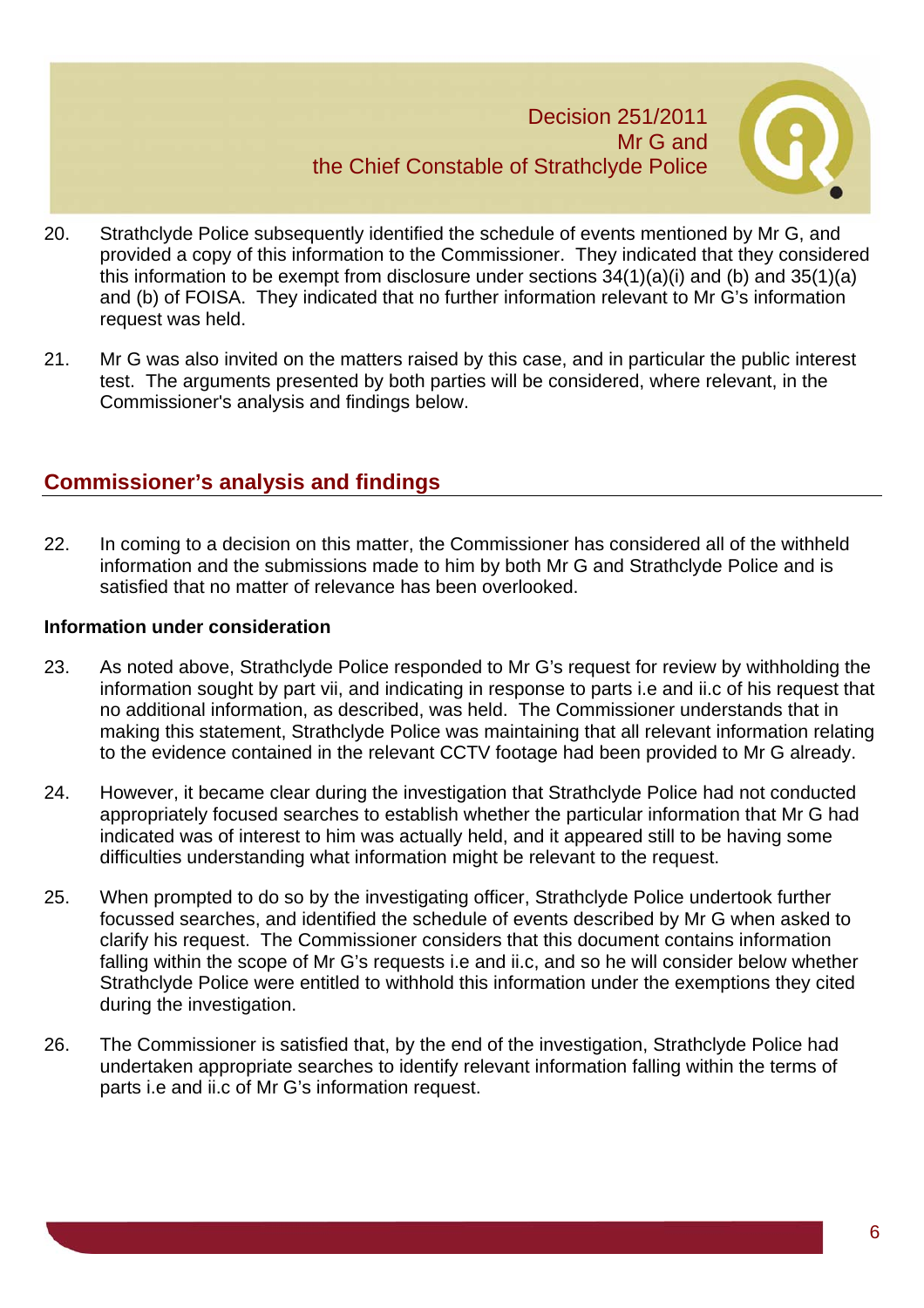

- 27. However, the Commissioner is disappointed to note the continued deficiencies of Strathclyde Police's handling of parts i.e and ii.c of Mr G's information request. Given that relevant information was located following prompting from the investigating officer, he considers that Strathclyde Police appears not to have conducted adequate searches to establish whether the particular types of information mentioned by Mr G (when he was invited to clarify his requests) were held, or to confirm their extent, prior to that point. As a result, Strathclyde Police incorrectly notified Mr G that no (additional) information was held falling within the scope of these requests.
- 28. The Commissioner would encourage Strathclyde Police in the future to take care to consider the actual information requested by applicants, and ensure that its response properly identifies and addresses that information.

### **Section 34(1)(a)(i) and (b)**

- 29. Strathclyde Police relied upon the exemptions in sections 34(1)(a)(i) and (b) to withhold the information withheld in response to parts i.e., ii.c and vii of Mr G's request.
- 30. Section 34 provides a number of exemptions from disclosure which apply if the requested information has at any time been held by a Scottish public authority for the purposes of certain investigations. Relevant investigations include those in which the authority has a duty to conduct to ascertain whether a person should be prosecuted for an offence (section 34(1)(a)(i)) and those which may lead to a decision to make a report to the procurator fiscal to enable it to be determined whether criminal proceedings should be instituted (section  $34(1)(b)$ .
- 31. Strathclyde Police explained that the information withheld from Mr G was gathered and recorded for the purposes of an investigation which that they had a duty to conduct in order to ascertain whether a person or persons should be prosecuted for an offence. Following the investigation, a report was made to the Procurator Fiscal, and an individual was subsequently convicted of murder.
- 32. If information has been held by a Scottish public authority for the purposes of an investigation covered by section 34(1) of FOISA, it automatically falls under the relevant exemption. The Commissioner is satisfied that the information withheld by Strathclyde Police is entirely information created or gathered, and so held, for the purposes of a criminal investigation which Strathclyde Police had a duty to conduct, and in relation to which a report was made to the Procurator Fiscal, leading to a criminal trial and conviction. He is therefore satisfied that the exemptions in sections 34(1)(a)(i) and (b) are both applicable to this information.
- 33. However, the exemptions in section 34(1) are subject to the public interest test required by section 2(1)(b) of FOISA and the Commissioner must go on to consider whether the public interest in disclosing the information is outweighed by the public interest in maintaining the exemption.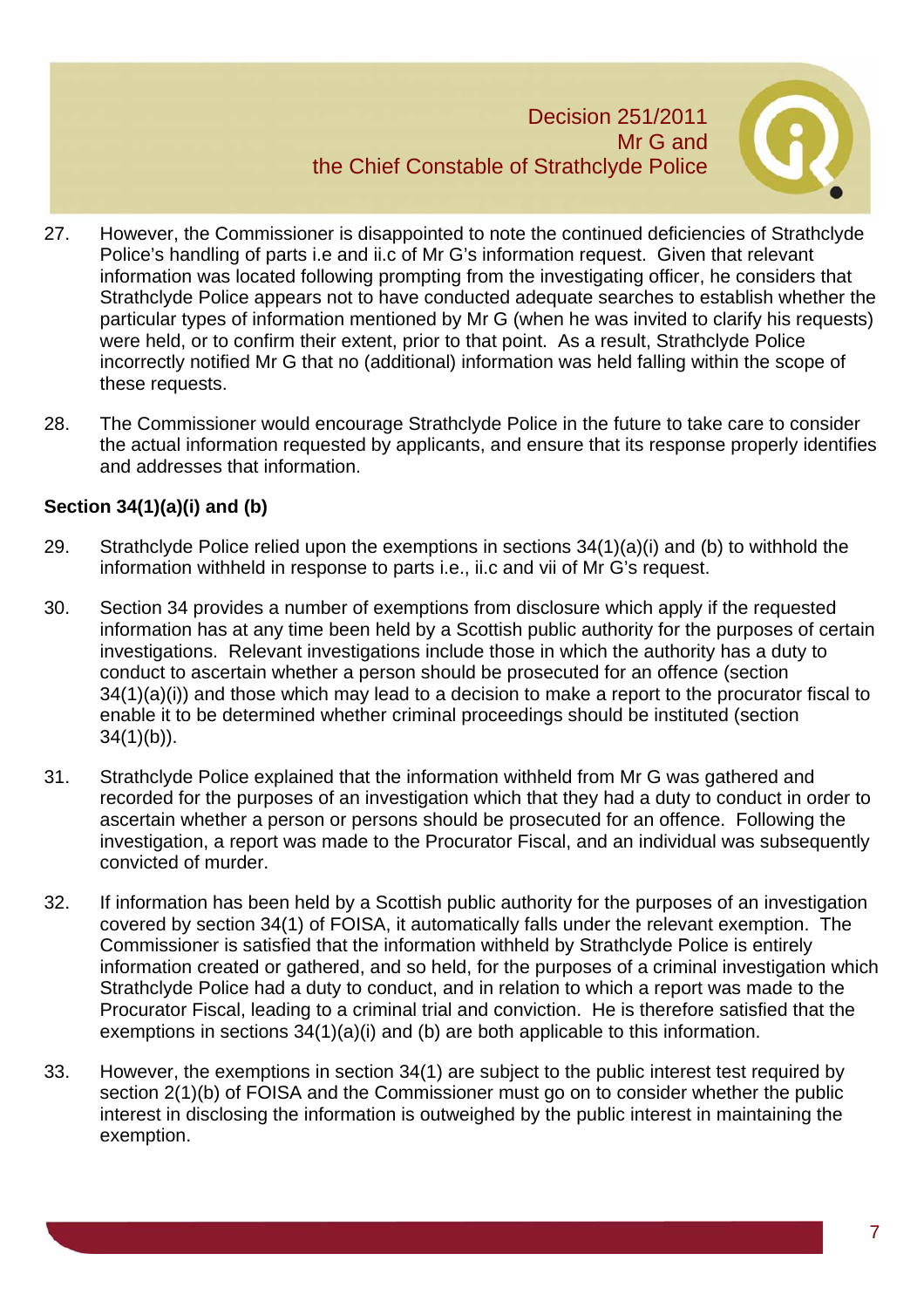

#### *Public interest – submission from Strathclyde Police*

- 34. Strathclyde Police accepted that considerations such as justice to the individual might show there would be public interest in disclosure, but they believed that the balance of public interest lay in withholding the information.
- 35. With respect to the information falling within the scope of parts i.e and ii.c of Mr G's request (contained within the schedule of events), Strathclyde Police maintained that disclosure of the information would show how, and why, they focus their enquiries, effectively showing what material is criminally relevant and thus what criminals should seek to hide or prevent from being recorded. They indicated that, in their view, it was not in the public interest that such information is disclosed.
- 36. With respect to the information falling within the scope of part vii of Mr G's request, Strathclyde Police commented that any information relating to evidence provided by witnesses is quite properly the provenance of the Crown and the Courts. They suggested that such witnesses would have no confidence in the police, their investigating processes or indeed the courts if such information be subject of subsequent public discussion.
- 37. They argued that, whilst it might be in the applicant's interest to attempt to gather other information in respect of the investigation, it cannot be said to be in the public interest that confidential and sensitive information is so disclosed.
- 38. Strathclyde Police also referred to their submissions on the public interest that were put forward in relation to Mr G's previous application regarding the same information request.
- 39. Within these submissions, Strathclyde Police recognised that there was some public interest in disclosure of the information, particularly if it assisted in ensuring justice for any individual.
- 40. However, they maintained that there is a genuine and strong public interest in ensuring that the flow of information and evidence to and from the police in relation to criminal investigations is not deterred or inhibited. They commented that, if it were, the police would not be in a position to fully investigate whether and by whom a crime had been committed.
- 41. Against release, they noted that the withheld information relates to CCTV footage seized and lines of enquiry undertaken as part of a criminal investigation, and also that the information withheld included information provided to Strathclyde Police by third parties. They highlighted that such information is considered in general terms to be confidential and would only be disclosed during proceedings instigated as a result of the investigation or other due legal process.
- 42. Strathclyde Police maintained that disclosure of such information may discourage or prevent the public from contacting the police in the future for fear that their information would be publicly disclosed. This, they argued, would be detrimental to the efficient and effective conduct of Strathclyde Police, as the police must be in a position to fully investigate matters reported to them.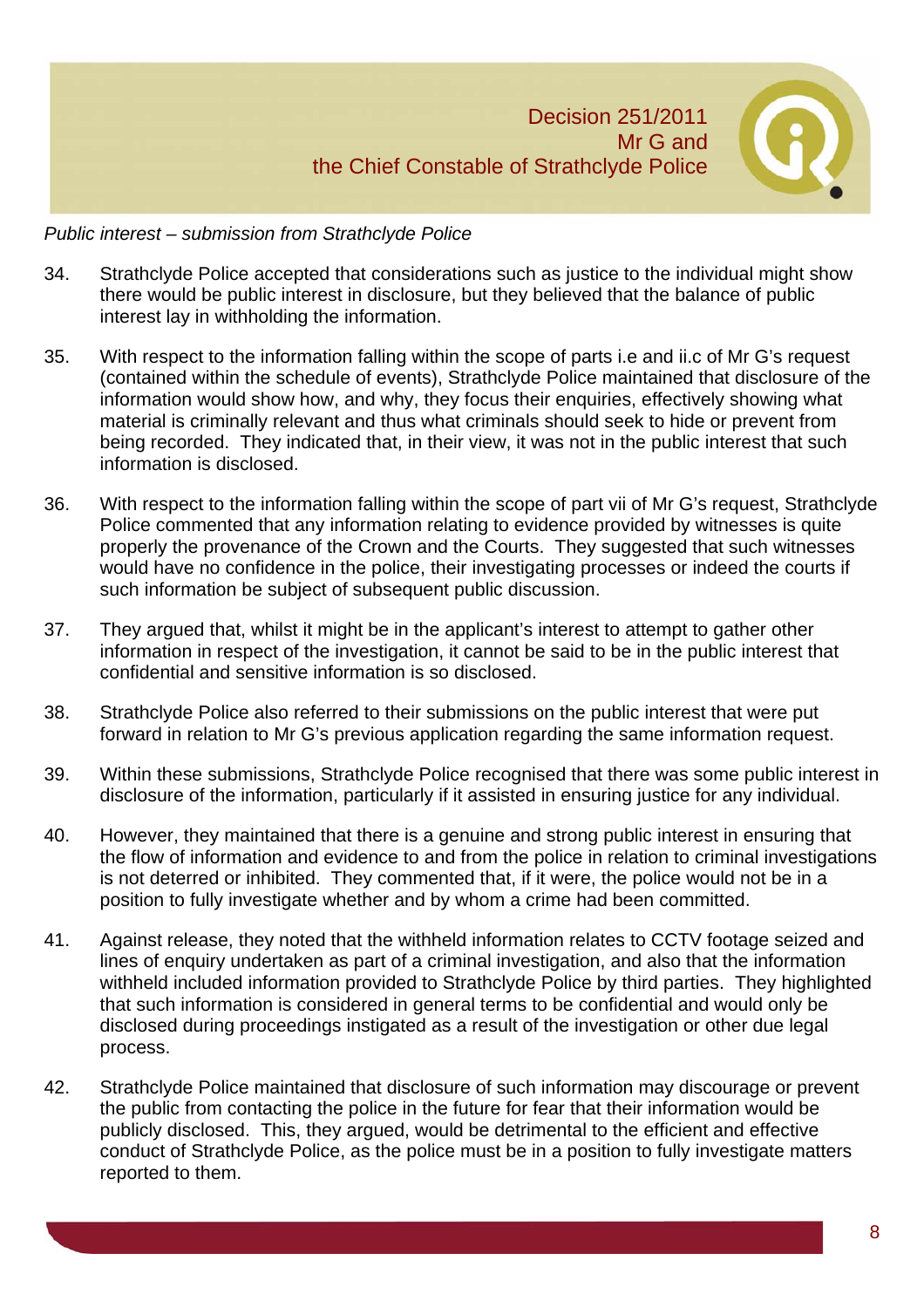

#### *Public interest – submission from Mr G*

43. Mr G did not consider that the requested information to be in any way sensitive or controversial. He maintained that there was a clear public interest in transparency and confidence in the criminal justice system in relation to the availability of the information concerned. He also noted that, as much information relating to the investigation was made public at the time, the same approach should be taken now and the withheld information should be made public.

#### *Public interest test – the Commissioner's view*

- 44. The Commissioner has carefully considered the public interest arguments put forward by Mr G and Strathclyde Police (including those parts which are not summarised in full in this decision), and the particular information withheld from Mr G..
- 45. The Commissioner has also borne in mind that disclosure under FOISA is not made just to one person, but has the effect of making information publicly available.
- 46. He has noted that disclosure of the information under consideration would place into the public domain information confirming the nature and extent of certain CCTV evidence available to Strathclyde Police when investigating a murder, and would reveal details of the steps taken in relation to a particular line of inquiry. The information sought by Mr G would publicly confirm the nature and extent of the police investigation in that area, and provide insights into a named individual's involvement in that investigation.
- 47. It should of course also be noted that the matters under consideration may have been aired in the trial, and as such made public. However, the Commissioner recognises that public awareness of such facts will fade after those events. In addition the subject matter of Mr G request might not have been explored in detail at the time of the trial. As a result, the Commissioner's view is that the fact that the case went to trial should not be given significant weight as factor favouring public disclosure of information gathered for the purposes of the investigation at a later date.
- 48. The Commissioner acknowledges and has given some weight to the general public interest identified by Mr G in transparency in the criminal justice system. This applies both generally, and in relation to the particular case to which his information request relates. He recognises that some public interest would be served by disclosure in this case, since it would aid understanding of the police investigation into the relevant case.
- 49. However, he considers there to be a stronger public interest in maintaining the exemptions contained in section 34 of FOISA in relation to the withheld information. He considers that there is very considerable public interest in ensuring that the steps taken by the police to conduct a thorough investigation and the identities of the persons who they interviewed should be kept confidential, except where this is disclosed in the context of judicial proceedings or related processes.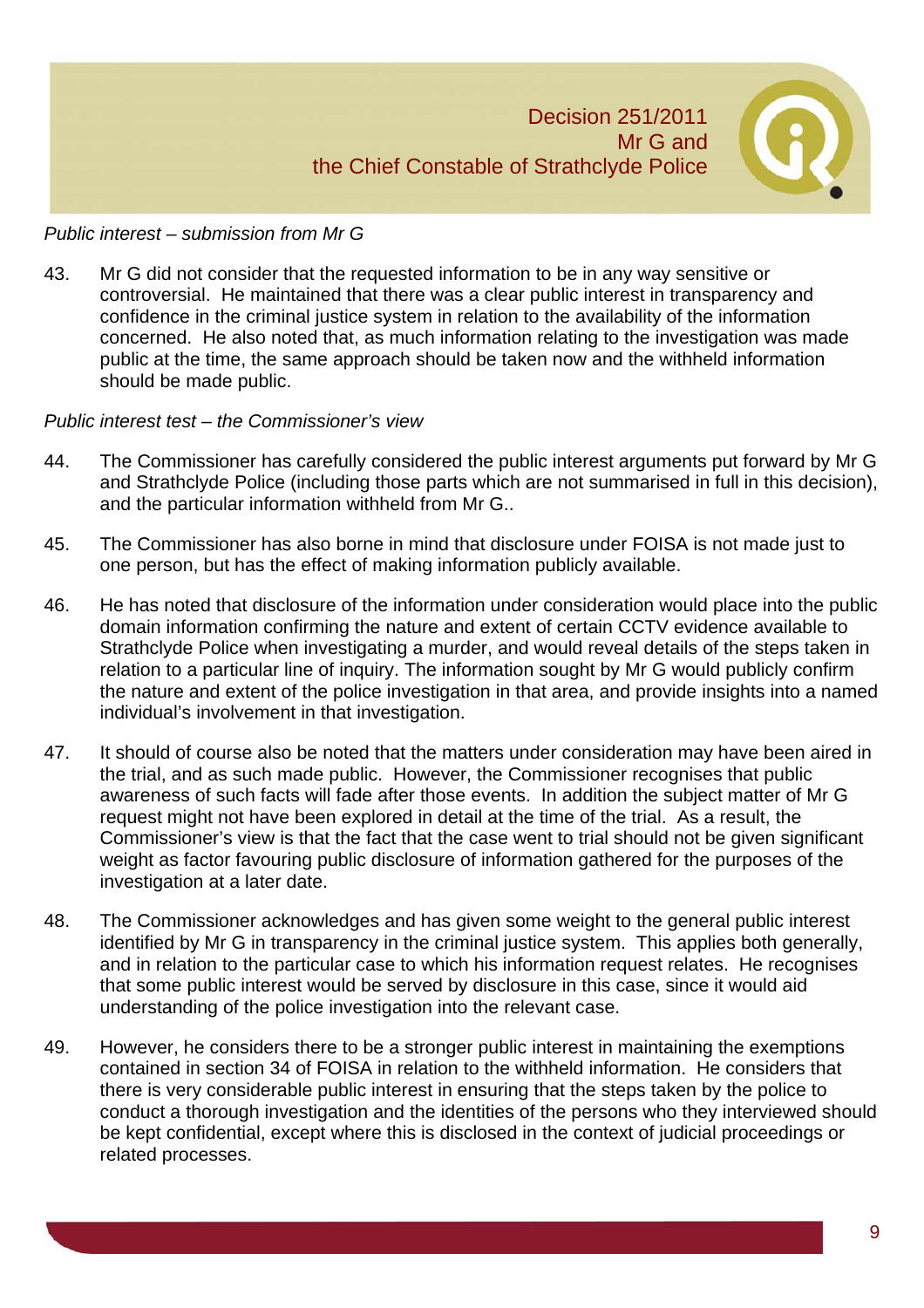

- 50. The Commissioner believes it is unquestionably and strongly in the public interest that the public remains confident in and willing to co-operate with the criminal justice system by providing witness statements and other assistance to police in the course of their investigations. He agrees with Strathclyde Police that disclosure under FOISA of the information requested by Mr G would be likely to undermine the confidentiality that is an understood part of police investigations, with the consequence that the public would be less willing to assist the police with future investigations.
- 51. He also considers that publicly disclosing information recorded and held by the police concerning particular CCTV evidence could provide insights into the police investigative strategies, to the detriment of future investigations. He considers it also to be strongly in the public interest that the nature and content of evidence gathered by police is not made publicly available outwith the context of judicial proceedings or related processes, as doing so could undermine such investigations.
- 52. On balance, the Commissioner finds that the public interest in maintaining the exemptions in sections 34(1)(a)(i) and (b) outweighs that in disclosure of the information withheld from Mr G. The Commissioner therefore upholds the decision of Strathclyde Police to withhold the information in question under section 34(1)(a)(i) and (b) of FOISA.
- 53. Having reached this conclusion, it is not necessary for the Commissioner to go on to consider the application of the exemptions in section 35(1)(a) and (b) of FOISA in this case.

# **DECISION**

The Commissioner finds that the Chief Constable of Strathclyde Police (Strathclyde Police) was entitled to withhold the information sought by parts i.e, ii.c and vii of Mr G's information request, on the grounds that it was exempt from disclosure under section 34(1)(a)(i) and (b) of FOISA.

Accordingly, he finds that they complied with Part 1 of the Freedom of Information (Scotland) Act 2002 (FOISA) when refusing to supply that information in response to the information request made by Mr G.

The Commissioner does not require any action to be taken in response to this decision.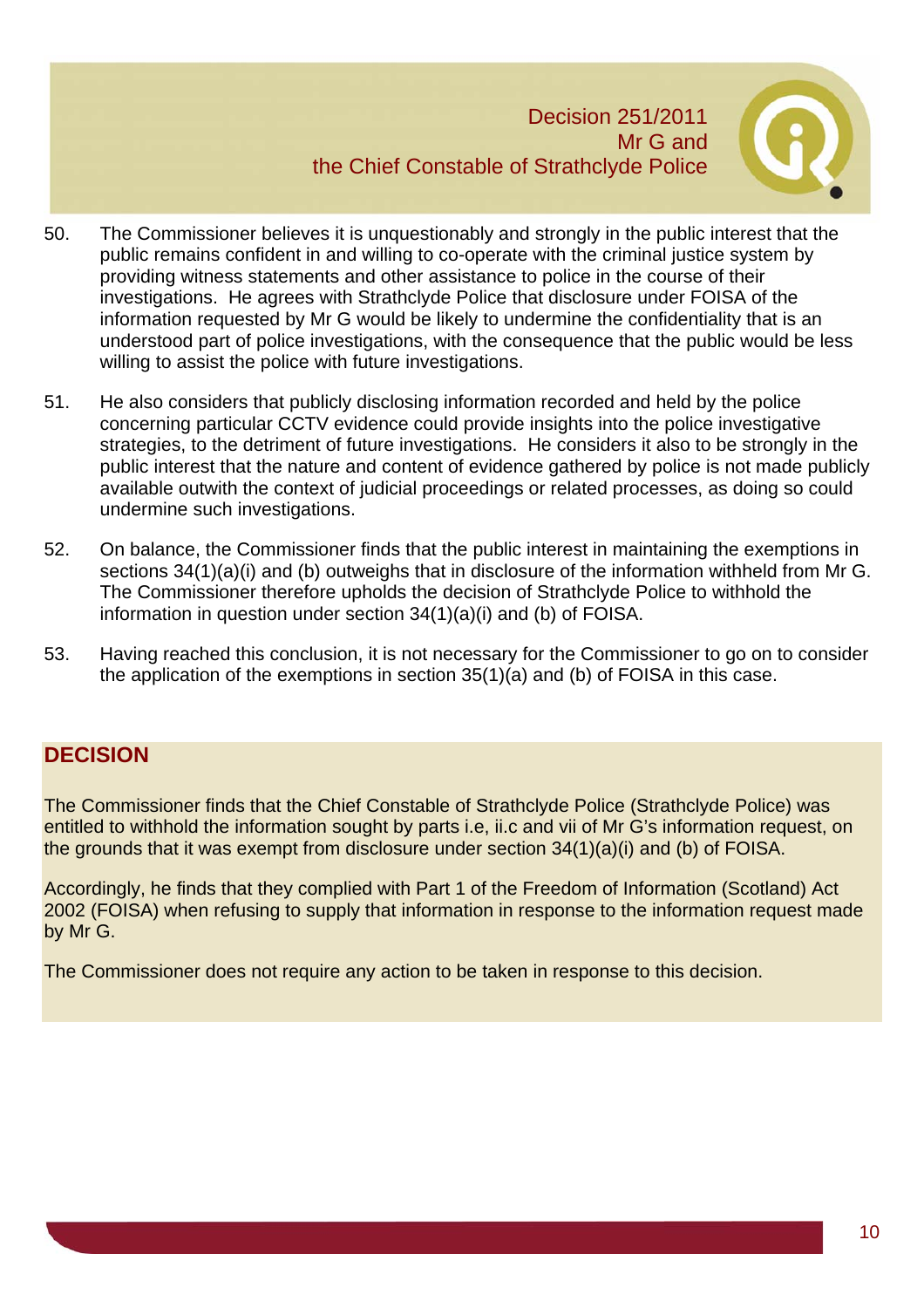

# **Appeal**

Should either Mr G or Strathclyde Police wish to appeal against this decision, there is an appeal to the Court of Session on a point of law only. Any such appeal must be made within 42 days after the date of intimation of this decision notice.

**Margaret Keyse Head of Enforcement 16 December 2011**